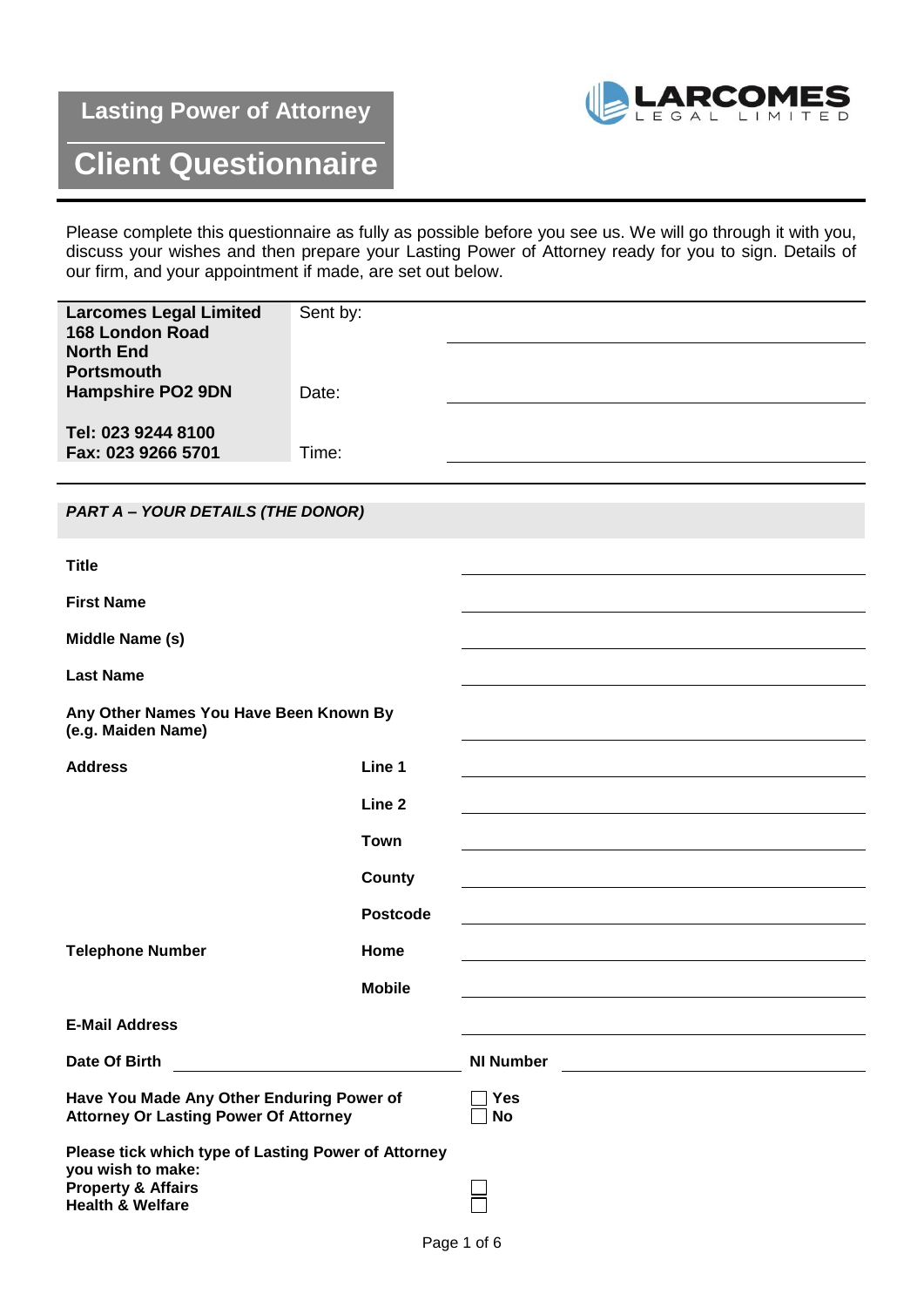| <b>Title</b>                                 |                 |                                                                 |
|----------------------------------------------|-----------------|-----------------------------------------------------------------|
| <b>First Name</b>                            |                 |                                                                 |
| Middle Name (s)                              |                 |                                                                 |
| <b>Last Name</b>                             |                 |                                                                 |
| <b>Address</b>                               | Line 1          |                                                                 |
|                                              | Line 2          |                                                                 |
|                                              | <b>Town</b>     |                                                                 |
|                                              | County          |                                                                 |
|                                              | <b>Postcode</b> |                                                                 |
| <b>Telephone Number</b>                      | Home            |                                                                 |
|                                              | <b>Mobile</b>   |                                                                 |
| <b>E-Mail Address</b>                        |                 |                                                                 |
| Date Of Birth                                |                 | <b>Occupation CONSUMING THE CONSUMING THE CONSUMING TENSION</b> |
| What is this attorney's relationship to you? |                 |                                                                 |
|                                              |                 |                                                                 |
| PART B (b) - SECOND ATTORNEY'S DETAILS       |                 |                                                                 |
| <b>Title</b>                                 |                 |                                                                 |
| <b>First Name</b>                            |                 |                                                                 |
| Middle Name (s)                              |                 |                                                                 |
| <b>Last Name</b>                             |                 |                                                                 |
| <b>Address</b>                               | Line 1          |                                                                 |
|                                              | Line 2          |                                                                 |
|                                              | <b>Town</b>     |                                                                 |
|                                              | County          |                                                                 |
|                                              | <b>Postcode</b> |                                                                 |
| <b>Telephone Number</b>                      | Home            |                                                                 |
|                                              | <b>Mobile</b>   |                                                                 |
| <b>E-Mail Address</b>                        |                 |                                                                 |
| Date Of Birth                                |                 | <b>Occupation</b>                                               |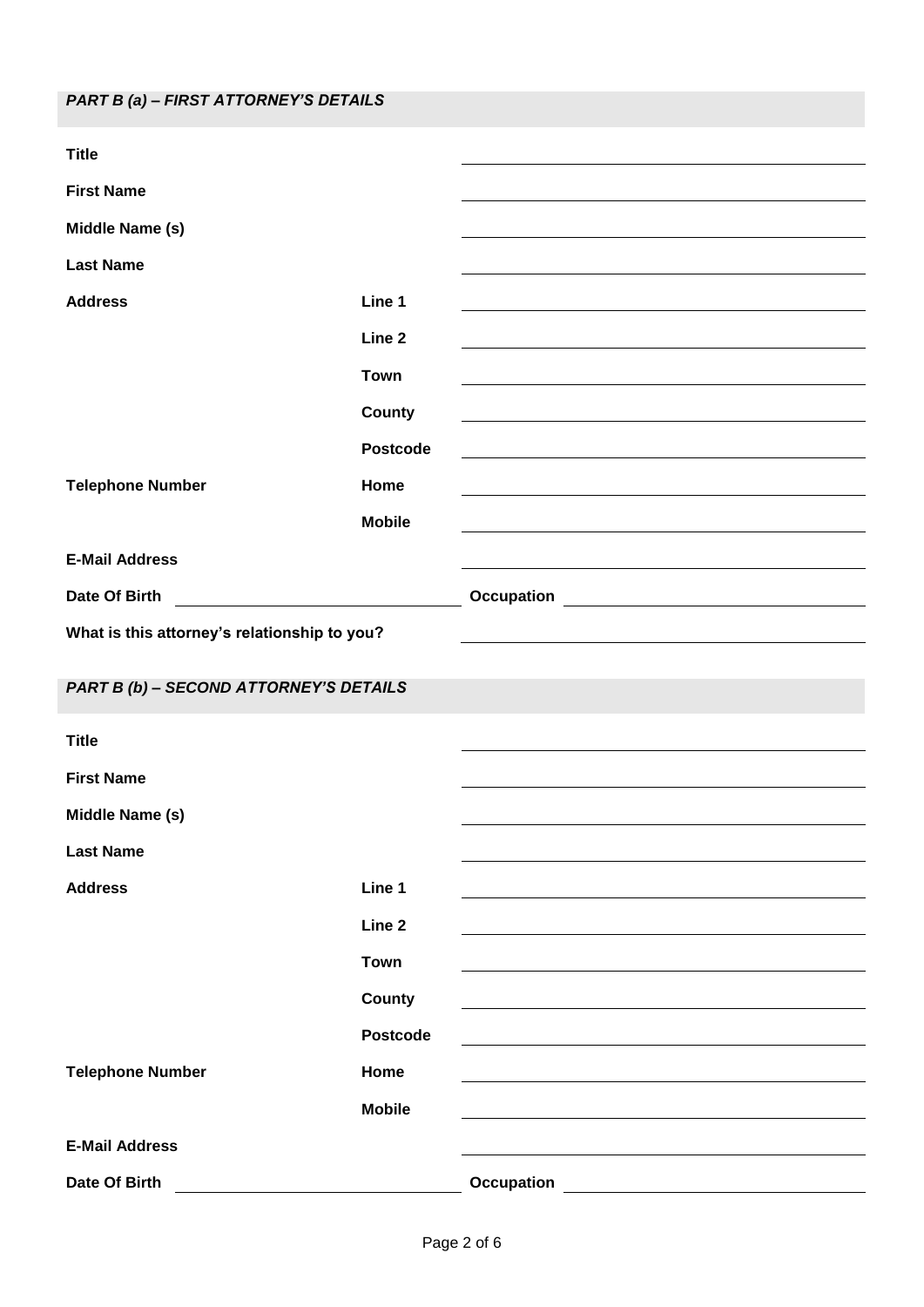*If you only appoint one attorney, it is important to name a replacement attorney if your nominated attorney is unable to act.*

| <b>Title</b>                                                                                                                                                             |                 |               |     |                                                                            |
|--------------------------------------------------------------------------------------------------------------------------------------------------------------------------|-----------------|---------------|-----|----------------------------------------------------------------------------|
| <b>First Name</b>                                                                                                                                                        |                 |               |     |                                                                            |
| Middle Name (s)                                                                                                                                                          |                 |               |     |                                                                            |
| <b>Last Name</b>                                                                                                                                                         |                 |               |     |                                                                            |
| <b>Address</b>                                                                                                                                                           | Line 1          |               |     |                                                                            |
|                                                                                                                                                                          | Line 2          |               |     |                                                                            |
|                                                                                                                                                                          | <b>Town</b>     |               |     |                                                                            |
|                                                                                                                                                                          | County          |               |     |                                                                            |
|                                                                                                                                                                          | <b>Postcode</b> |               |     |                                                                            |
| <b>Telephone Number</b>                                                                                                                                                  | Home            |               |     |                                                                            |
|                                                                                                                                                                          | <b>Mobile</b>   |               |     |                                                                            |
| <b>E-Mail Address</b>                                                                                                                                                    |                 |               |     |                                                                            |
| Date Of Birth                                                                                                                                                            |                 |               |     |                                                                            |
| What is this attorney's relationship to you?                                                                                                                             |                 |               |     |                                                                            |
| <b>PART D</b>                                                                                                                                                            |                 |               |     |                                                                            |
|                                                                                                                                                                          |                 |               |     |                                                                            |
| How would you like your attorney(s) to act for you?<br>(please see information sheet for guidance)                                                                       |                 | $\mathsf{L}$  | (a) | There is only one attorney appointed                                       |
|                                                                                                                                                                          |                 | $\mathcal{L}$ | (b) | attorneys appointed together and<br>independently                          |
|                                                                                                                                                                          |                 |               | (c) | attorneys appointed together                                               |
|                                                                                                                                                                          |                 |               | (d) | attorneys appointed together in some matters<br>and independents in others |
| If you have ticked box (d) which matters would you like your attorneys to act in together and which matters<br>would you like them to act together and independently in? |                 |               |     |                                                                            |
|                                                                                                                                                                          |                 |               |     |                                                                            |
|                                                                                                                                                                          |                 |               |     |                                                                            |
| Is there any guidance you would like your attorney (s) to consider?                                                                                                      |                 |               |     |                                                                            |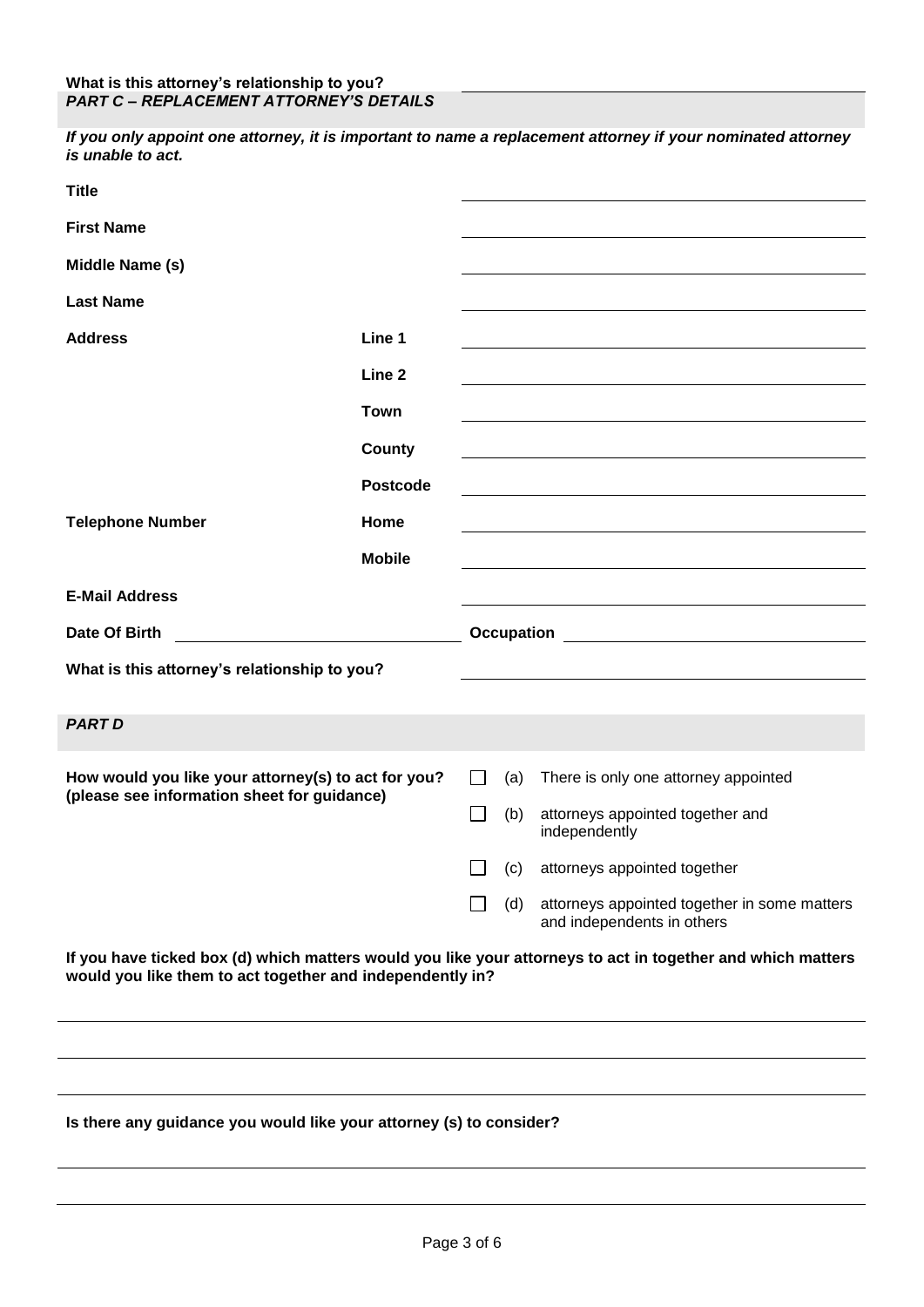**Are there any restrictions that you would like to place on the registration of the LPA? E.g. that the LPA cannot be registered until a doctor's letter confirming that you no longer have capacity is received and sent to the OPG along with the application**

**Would you like to pay your attorney (s)? Bear in mind that they are able to claim out of pocket expenses**

## *PART E (a) – FIRST NAMED PERSON WHO IS TO BE NOTIFIED*

| <b>Title</b>            |                 |
|-------------------------|-----------------|
| <b>First Name</b>       |                 |
| Middle Name (s)         |                 |
| <b>Last Name</b>        |                 |
| <b>Address</b>          | Line 1          |
|                         | Line 2          |
|                         | <b>Town</b>     |
|                         | County          |
|                         | <b>Postcode</b> |
| <b>Telephone Number</b> | Home            |
|                         | <b>Mobile</b>   |
| <b>E-Mail Address</b>   |                 |

*PART E (b) – SECOND NAMED PERSON WHO IS TO BE NOTIFIED*

| <b>Title</b>      |  |
|-------------------|--|
| <b>First Name</b> |  |
| Middle Name (s)   |  |
| <b>Last Name</b>  |  |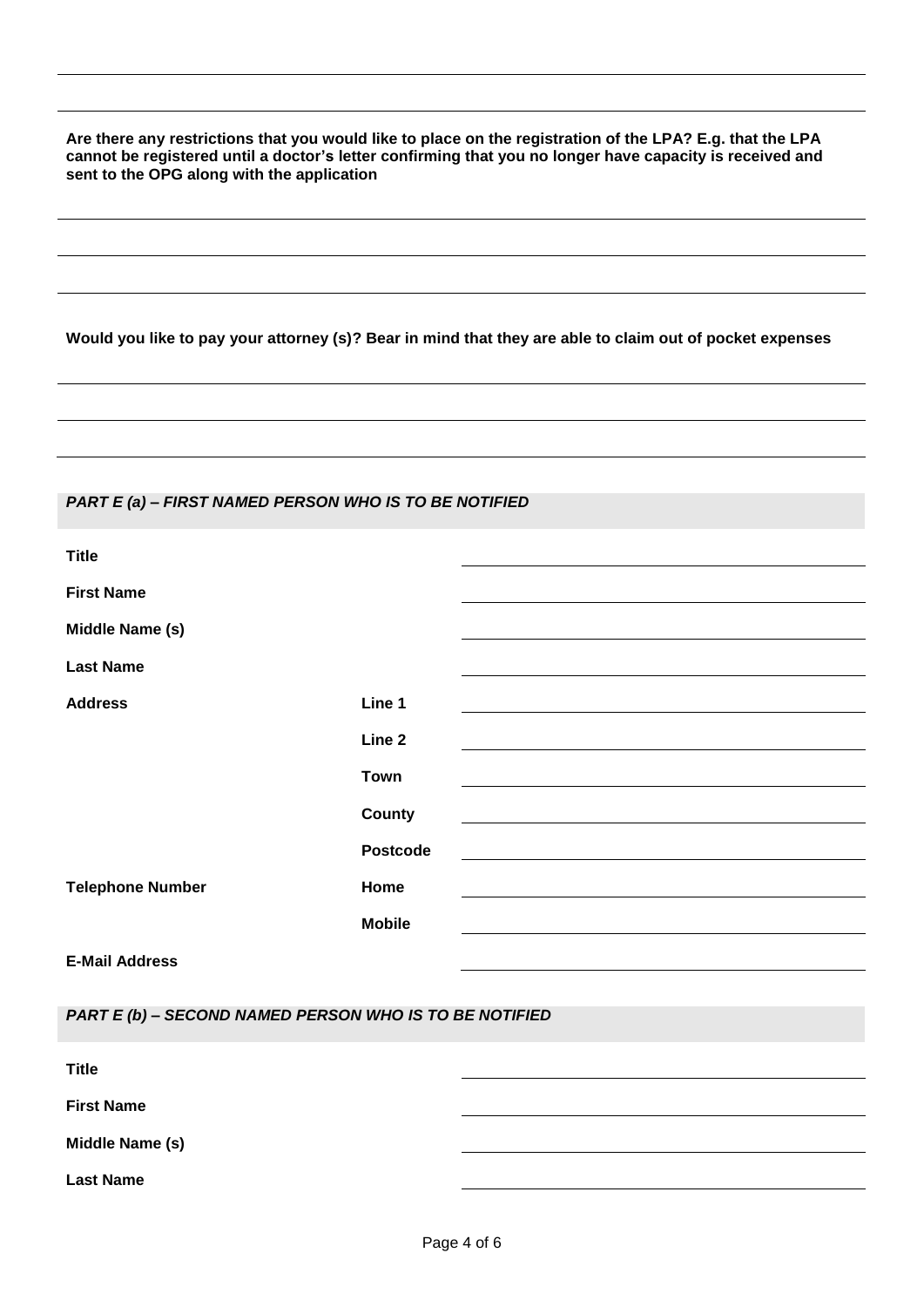| <b>Address</b>          | Line 1        |
|-------------------------|---------------|
|                         |               |
|                         | Line 2        |
|                         | <b>Town</b>   |
|                         |               |
|                         | County        |
|                         | Postcode      |
|                         |               |
| <b>Telephone Number</b> | Home          |
|                         | <b>Mobile</b> |
| <b>E-Mail Address</b>   |               |
|                         |               |
|                         |               |

*PART E (c) – THIRD NAMED PERSON WHO IS TO BE NOTIFIED*

| <b>Title</b>            |                   |
|-------------------------|-------------------|
| <b>First Name</b>       |                   |
| Middle Name (s)         |                   |
| <b>Last Name</b>        |                   |
| <b>Address</b>          | Line 1            |
|                         | Line <sub>2</sub> |
|                         | <b>Town</b>       |
|                         | <b>County</b>     |
|                         | <b>Postcode</b>   |
| <b>Telephone Number</b> | Home              |
|                         | <b>Mobile</b>     |
| <b>E-Mail Address</b>   |                   |

*PART E (d) – FOURTH NAMED PERSON WHO IS TO BE NOTIFIED*

| <b>Title</b>      |             |  |
|-------------------|-------------|--|
| <b>First Name</b> |             |  |
| Middle Name (s)   |             |  |
| <b>Last Name</b>  |             |  |
| <b>Address</b>    | Line 1      |  |
|                   | Line 2      |  |
|                   | <b>Town</b> |  |